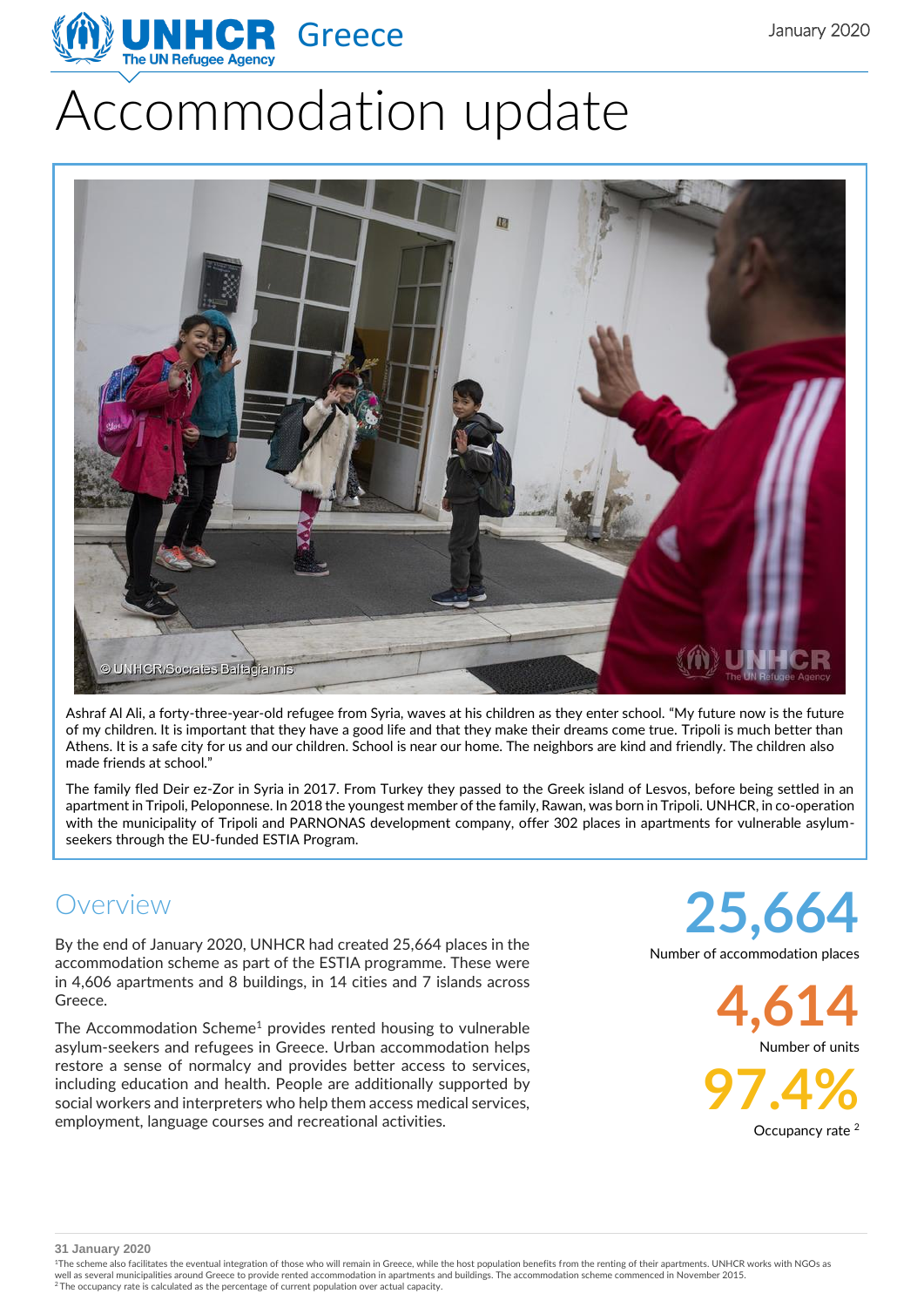#### **Demographics**

In total, since November 2015, 64,577 individuals have benefitted from the accommodation scheme. 21,458 people were accommodated as of the end of January 2020, 6,448 of whom are recognized refugees. 51% of the residents are children. The clear majority of those accommodated are families, with the average family size of four people. More than one in four residents have at least one of the vulnerabilities that make them eligible for the accommodation scheme. The three most common vulnerabilities are:

**11%** Serious medical condition

**3%** Single parent

**3%** Disability



## Nationalities

The clear majority, 86% of individuals in the accommodation scheme are Syrians, Iraqis, Afghans, Iranians or Congolese (DRC). However, the individuals accommodated as of the end of January 2020 speak over 30 different languages as a mother tongue.



## Accommodation Type

Over four in five accommodation places are in apartments, and the rest in buildings.

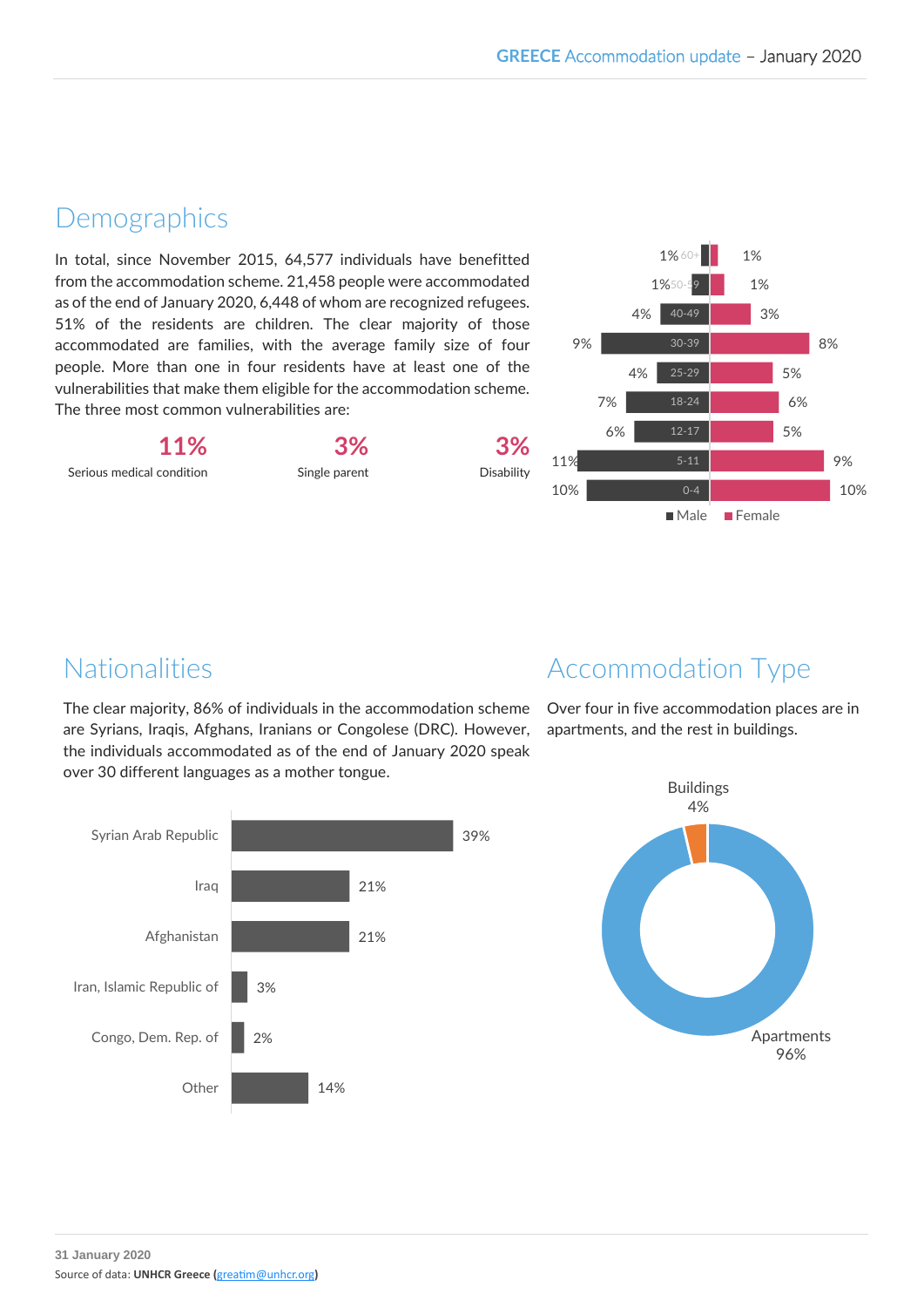#### Partners

At the end of January 2020, UNHCR is implementing the accommodation scheme through 23 partnerships with 12 national and international NGOs and 11 municipalities. In total, partners managed by UNHCR provided 100% of the accommodation places in Greece.

Partners GCR (Greek Council for Refugees) and METAdrasi provide social, legal and interpretation support. EPAPSY (Association for Regional Development and Mental Health) provides mental health services to refugees and asylum seekers with severe mental health conditions and disabilities.

UNHCR's accommodation partners are NGOs Praksis, Nostos, Catholic Relief Services (CRS), Iliaktida, Solidarity Now, Arsis, Intersos, Omnes, Perichoresis, and the municipalities of Athens (ADDMA), Thessaloniki (MUNTHESS), Trikala (E-TRIKALA), Livadia (KEDHL), Larissa (DIKEL), Nea Philadelphia - Nea Chalkidona (KEDFX), Karditsa (ANKA), Tripoli (PARNONAS), Piraeus (KODEP), Tilos (TILOS) and a consortium of municipalities in Crete (HDA).



TILOS, 1%

*"I live in Heraklion with my wife and our two children. Here, in Crete, we found equity! The locals are hospitable, they live in harmony with people from other countries and this gives us a nice sense of safety. I've made many friends and met respectable co-workers. My kids go to school and I too attend the Vocational Senior High School (EPAL). The program and the local community have supported us so far on everything, from our medical needs to our social interaction."*

Pirot Omer Ahmed, 40 years old from Iraq, lives in an apartment in Heraklion under the ESTIA accommodation program implemented by Heraklion Development Agency.